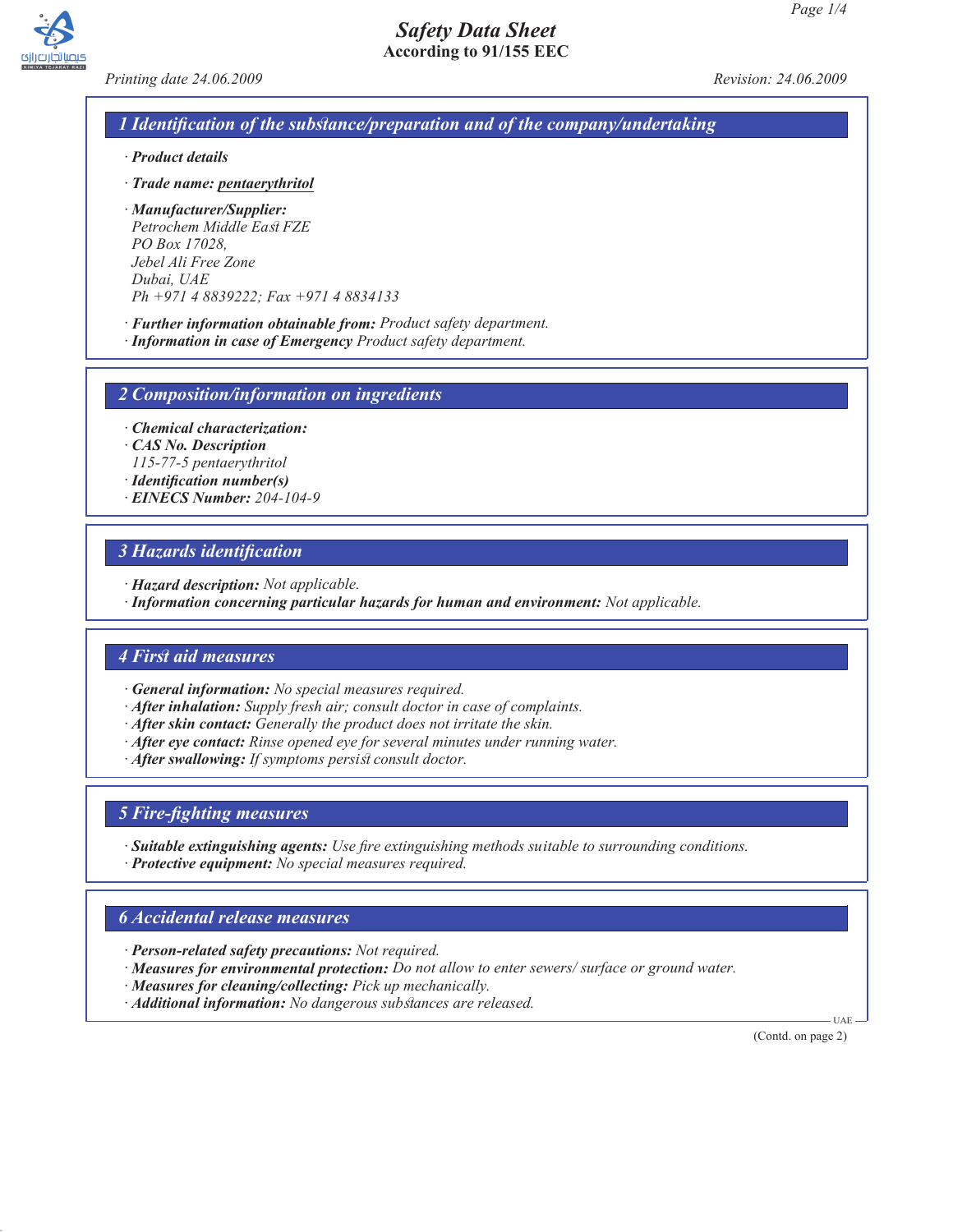# *Safety Data Sheet* **According to 91/155 EEC**

*Printing date 24.06.2009 Revision: 24.06.2009*

(Contd. of page 1)

#### *Trade name: pentaerythritol*

*7 Handling and storage*

- *· Handling:*
- *· Information for safe handling:*
- *· Handling:*
- *· Information for safe handling: No special requirement*
- *· Information about fire and explosion protection: No special measures required. · Storage:*
- *· Requirements to be met by storerooms and receptacles: No special requirements.*
- *· Information about storage in one common storage facility: Not required.*
- *· Further information about storage conditions: None.*
- *· Information about fire and explosion protection: No special measures required.*

*· Storage:*

- *· Requirements to be met by storerooms and receptacles: No special requirements.*
- *· Information about storage in one common storage facility: Not required.*
- *· Further information about storage conditions: None.*

#### *8 Exposure controls/personal protection*

*· Additional information about design of technical facilities: No further data; see item 7.*

*· Ingredients with limit values that require monitoring at the workplace:*

## *115-77-5 pentaerythritol*

| $113$ – $77$ – $3$ pennet ymruot |                                                              |
|----------------------------------|--------------------------------------------------------------|
| PEL (USA)                        | $15 * 5 ** mg/m3$                                            |
|                                  | *total dust **respirable fraction                            |
| REL (USA)                        | $10*5**mg/m^3$                                               |
|                                  | *total dust **respirable fraction                            |
| TLV (USA)                        | $10 \text{ mg/m}^3$                                          |
|                                  | WEL (Great Britain) Short-term value: **20 mg/m <sup>3</sup> |
|                                  | Long-term value: $10^*$ 4** mg/m <sup>3</sup>                |
|                                  | *inhalable dust **respirable dust                            |

*· Additional information: The lists valid during the making were used as basis.*

*· Personal protective equipment:*

*· General protective and hygienic measures:*

*The usual precautionary measures are to be adhered to when handling chemicals.*

*· Respiratory protection: Not required.*

#### *· Protection of hands:*

*The glove material has to be impermeable and resistant to the product/ the substance/ the preparation.*

*Due to missing tests no recommendation to the glove material can be given for the product/ the preparation/ the chemical mixture.*

*Selection of the glove material on consideration of the penetration times, rates of diffusion and the degradation · Material of gloves*

*The selection of the suitable gloves does not only depend on the material, but also on further marks of quality and varies from manufacturer to manufacturer.*

*· Penetration time of glove material*

*The exact break through time has to be found out by the manufacturer of the protective gloves and has to be observed.*

*· Eye protection: Not required.*

(Contd. on page 3)

UAE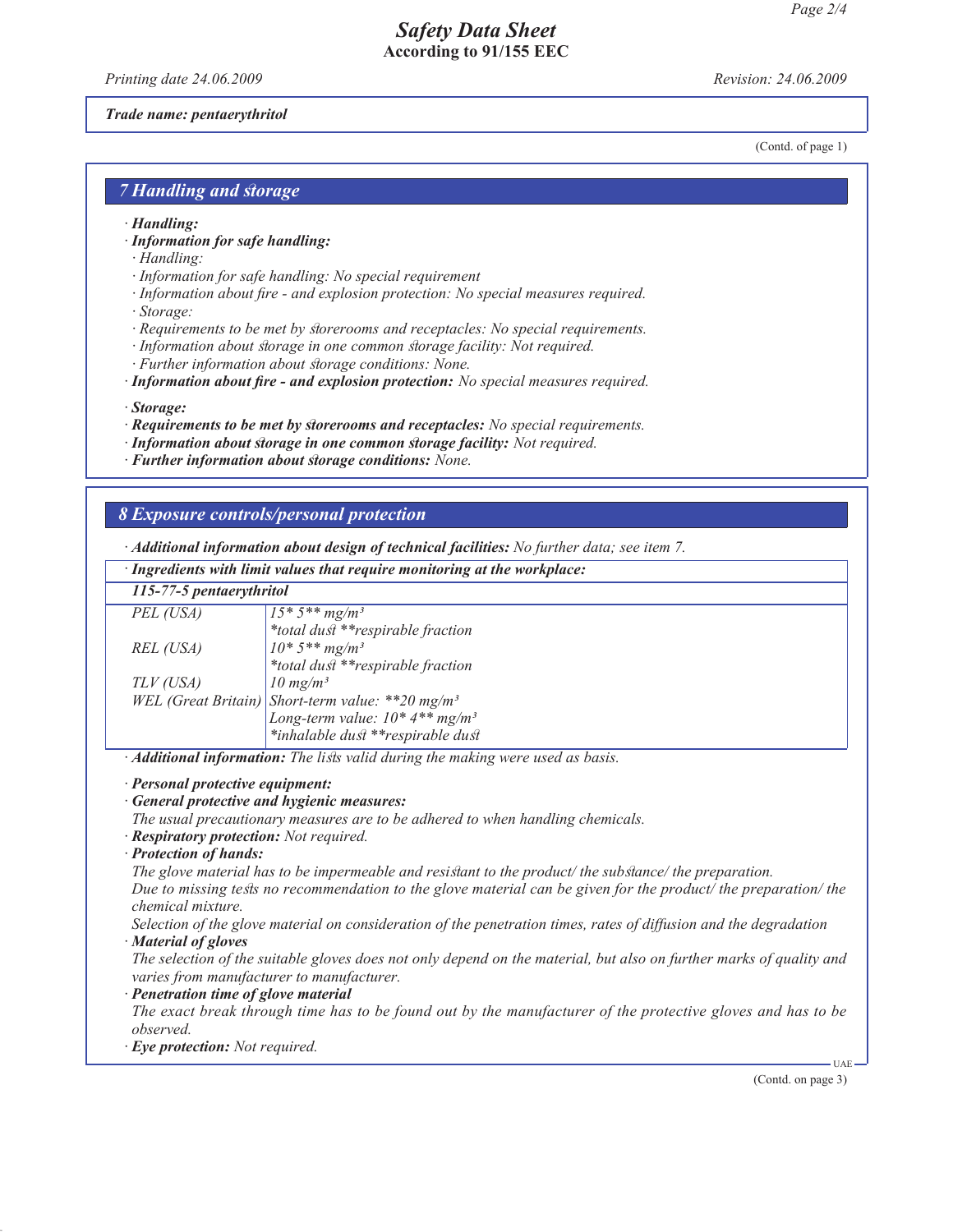## *Safety Data Sheet* **According to 91/155 EEC**

*Printing date 24.06.2009 Revision: 24.06.2009*

#### *Trade name: pentaerythritol*

(Contd. of page 2)

| 9 Physical and chemical properties                                   |                                               |  |
|----------------------------------------------------------------------|-----------------------------------------------|--|
| <b>General Information</b>                                           |                                               |  |
| Form:                                                                | Crystalline powder                            |  |
| Colour:                                                              | White                                         |  |
| Odour:                                                               | <i>Characteristic</i>                         |  |
| $\cdot$ Change in condition                                          |                                               |  |
| Melting point/Melting range: $262^{\circ}C$                          |                                               |  |
| <b>Boiling point/Boiling range:</b> $276/40$ mbar <sup>o</sup> C     |                                               |  |
| · Flash point:                                                       | $240^{\circ}C$                                |  |
| · Flammability (solid, gaseous): Product is not flammable.           |                                               |  |
| · Ignition temperature:                                              | $390^{\circ}C$                                |  |
| · Danger of explosion:                                               | Product does not present an explosion hazard. |  |
| $\cdot$ Density at 20 $\mathrm{^{\circ}C:}$                          | 1.396 $g/cm^{3}$                              |  |
| $\cdot$ Solubility in / Miscibility with<br>water at $20^{\circ}$ C: | 50 g/l                                        |  |

## *10 Stability and reactivity*

*· Thermal decomposition / conditions to be avoided: No decomposition if used according to specifications.*

- *· Dangerous reactions No dangerous reactions known.*
- *· Dangerous decomposition products: No dangerous decomposition products known.*

# *11 Toxicological information*

*· Acute toxicity:*

*· LD/LC50 values relevant for classification:*

*Oral LD50 19500 mg/kg (rat)*

- *· Primary irritant effect:*
- *· on the skin: No irritant effect.*
- *· on the eye: No irritating effect.*
- *· Sensitization: No sensitizing effects known.*
- *· Additional toxicological information:*

*When used and handled according to specifications, the product does not have any harmful effects to our experience and the information provided to us.*

*The substance is not subject to classification according to the latest version of the EU lists.*

## *12 Ecological information*

*· General notes:*

*Water hazard class 1 (German Regulation) (Assessment by list): slightly hazardous for water Do not allow undiluted product or large quantities of it to reach ground water, water course or sewage system.* UAE

(Contd. on page 4)